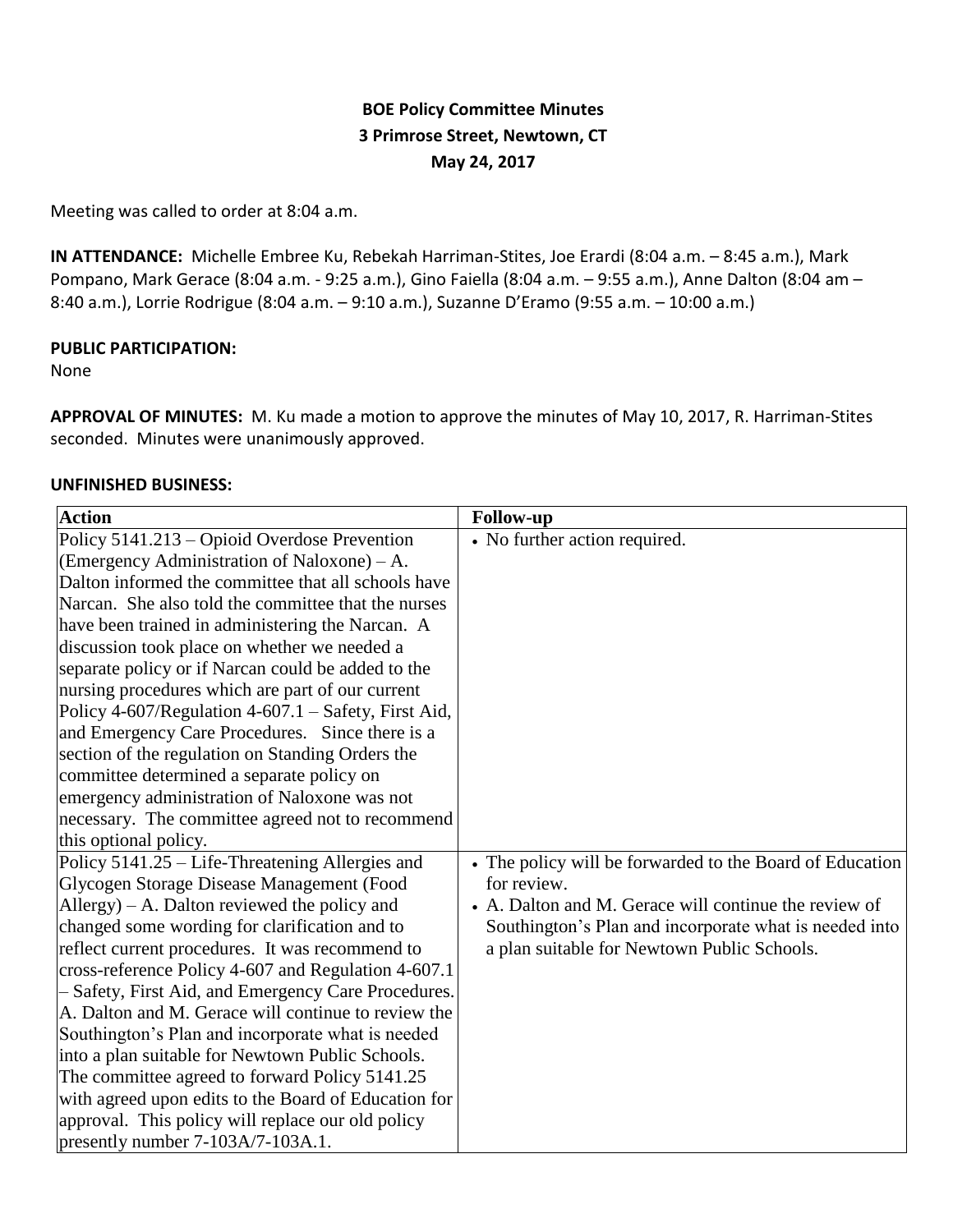| Policy 6146 – Graduation Requirements –M. Reilly     | • The policy will be forwarded to the Board of Education |
|------------------------------------------------------|----------------------------------------------------------|
| informed the committee of the legal references she   | for review.                                              |
| received from CABE for the policy. M. Ku             |                                                          |
| reviewed the legal references sent by CABE. She      |                                                          |
| recommended we add legal reference 10-16(l) and      |                                                          |
| remove legal reference 10-14n. The committee         |                                                          |
| agreed upon the changes and agreed to forward        |                                                          |
| Policy 6146 with already agreed upon edits to the    |                                                          |
| Board of Education for approval.                     |                                                          |
| Policy 6142.101 - School Wellness Policy - M.        | • The policy will be forwarded to the Board of Education |
| Gerace suggested adding two goals under a section    | for review.                                              |
| of the policy Goals for Social-Emotional Wellness.   |                                                          |
| The committee agreed upon adding the two goals.      |                                                          |
| It was also agreed upon to change one of the Goals   |                                                          |
| for Physical Activity to promoting "wellness         |                                                          |
| activity" instead of "physical activity". The        |                                                          |
| committee agreed to forward Policy 6142.101 with     |                                                          |
| agreed upon edits to the Board of Education for      |                                                          |
| approval. This policy replaces our current policy    |                                                          |
| presently numbered 8-704/8-704.1                     |                                                          |
| Policy 3515 – Community Use of School Facilities –   | • The policy will be forwarded to the Board of Education |
| A discussion took place regarding security at        | for review.                                              |
| evening and afterschool events. A decision was       |                                                          |
| made to change the wording in the policy to clarify  |                                                          |
| that security is a separate charge when using school |                                                          |
| facilities. M. Reilly will work with M. Pompano, G.  |                                                          |
| Faiella and K. Dugan to update the form that goes    |                                                          |
| with the regulation. The committee agreed to         |                                                          |
| forward Policy 3515 with agreed upon edits to the    |                                                          |
| Board of Education for approval.                     |                                                          |

### **NEW BUSINESS:**

A motion was made by M. Ku to add Policy 5131.914, 5131.911 and the Safe School Climate Plan to the agenda for review. R. Harriman-Stites seconded. The policies were added to the agenda.

| Policy 5131.914 – Safe School Climate Policy,<br>$Policy 5131.911 - Bullying Prevention and$<br>Intervention Policy and the Newtown Safe School<br>Climate Plan – The committee reviewed public<br>comment on the draft policy but decided to leave the<br>verbiage as is in the policy. | • No action required. The policy was already<br>recommended to move forward to the Board of<br>Education for review. |
|------------------------------------------------------------------------------------------------------------------------------------------------------------------------------------------------------------------------------------------------------------------------------------------|----------------------------------------------------------------------------------------------------------------------|
|------------------------------------------------------------------------------------------------------------------------------------------------------------------------------------------------------------------------------------------------------------------------------------------|----------------------------------------------------------------------------------------------------------------------|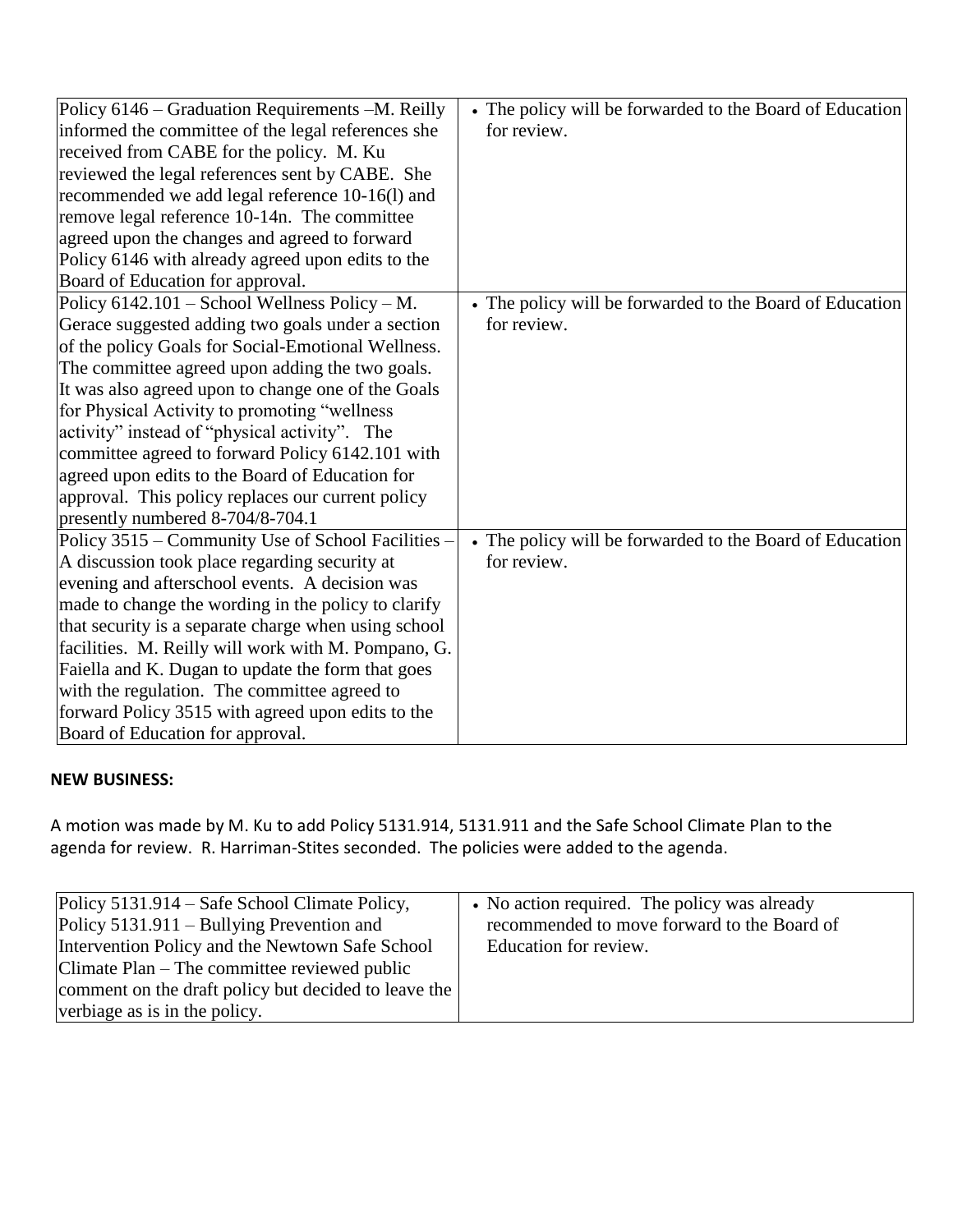| Policy 4112.52/4212.52 – Criminal History Record      | • M. Pompano will review policy and comeback to the |
|-------------------------------------------------------|-----------------------------------------------------|
| Information (CHRI)/Security Check/Fingerprinting -    | committee with suggestions.                         |
| The committee reviewed the policy and our current     |                                                     |
| practice for criminal history record information with |                                                     |
| Mark Pompano and Suzanne D'Eramo. M. Pompano          |                                                     |
| will review the policy and comeback to the            |                                                     |
| committee with suggestions.                           |                                                     |

A motion was made by M. Ku to forward policy 5141.25 – Life-Threatening Allergies and Glycogen Storage Disease Management, Policy 6142.101 – School Wellness Policy, Policy 6146 – Graduation Requirements, Policy 3515 – Community Use of School Facilities with recommended changes to the Board of Education for review. R. Harriman-Stites seconded. Motion was approved.

A motion was made by M. Ku to postpone discussion on all policies listed under Unfinished Business and Unfinished New Business. R. Harriman-Stites seconded. Motion was approved.

## **UNFINISHED BUSINESS - DISCUSSION/ACTION POSTPONED TO A FUTURE MEETING:**

| Policy $5113.2 - Truancy - Review regulation for$  | • J. Erardi will meet with L. Rodrigue to discuss the            |
|----------------------------------------------------|------------------------------------------------------------------|
| changes.                                           | Administrative Responsibilities and Method of                    |
|                                                    | Reporting.                                                       |
| Policy 5114 – Suspension/Expulsion: Student Due    | • J. Erardi will review policy with L. Rodrigue.                 |
| Process – Review revised policy for changes and in |                                                                  |
| conjunction with Policy 5131 and 5144.             |                                                                  |
| Policy 5114.21 – Conduct Code for Participation in | $\bullet$ J. Erardi will meet with L. Rodrigue and M. Memoli and |
| Extracurricular Activities – Review for changes.   | bring back policy suggestions to the committee.                  |

### **UNFINISHED NEW BUSINESS - DISCUSSION/ACTION POSTPONED TO A FUTURE MEETING:**

| Policy 5131 – Conduct and Discipline                                                                                                                                     | • Review in conjunction with Policy 5114 and 5144. |
|--------------------------------------------------------------------------------------------------------------------------------------------------------------------------|----------------------------------------------------|
| Policy $5144 - Discipline$                                                                                                                                               | • Review in conjunction with Policy 5114 and 5131. |
| Policy 3542.43 – Food Services Charging Policy –<br>review revised mandated policy and administrative<br>regulation to consider.                                         | • Review update from CABE.                         |
| Policy 5141.251 – Accommodating Students with<br>Special Dietary Needs – review new policy,<br>administrative regulation and forms. Policy is not<br>required.           | • Review update from CABE.                         |
| Policy 6172 – Alternative Education Program –<br>review revised policy and new administrative<br>regulation. Policy is mandated if district has an<br>alternate program. | • Review update from CABE.                         |
| Policy 6172.4 – Parent and Family Engagement<br>Policy for Title I Students – review required<br>updated policy and School-Parent Compact.                               | • Review update from CABE.                         |
| Policy 5119 – Transfers; Withdrawals                                                                                                                                     | • R. Harriman-Stites will lead discussion.         |